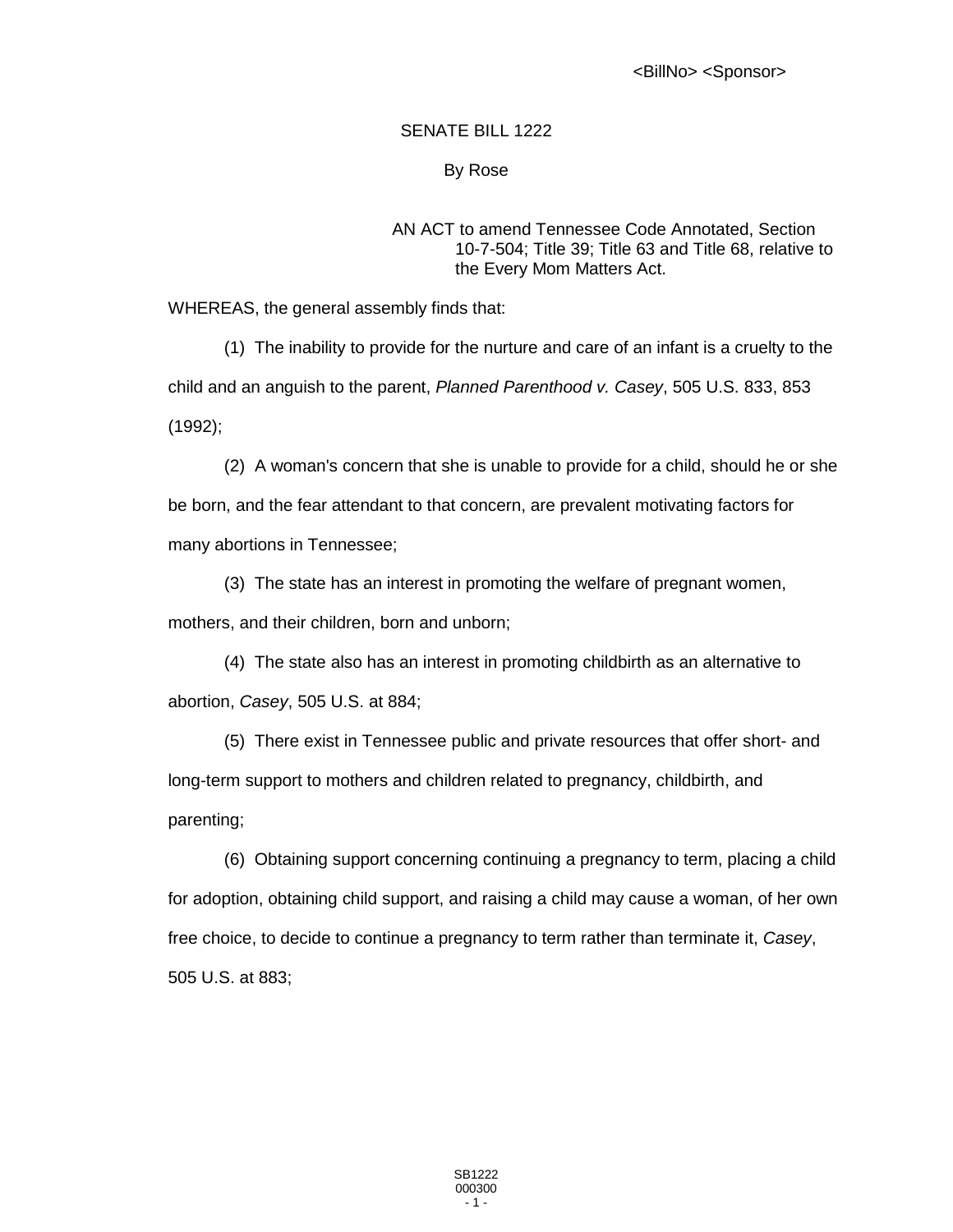(7) The state, therefore, has an interest in ensuring women considering abortion know about and have a meaningful opportunity to utilize support programs offered by the state of Tennessee and other institutions, *Casey*, 505 U.S. at 872;

(8) In order to effectuate this interest, the state currently requires the attending or referring physician to inform the pregnant woman that numerous public and private agencies and services are available to assist her during her pregnancy and after the birth of her child, if she chooses not to have the abortion, whether she wishes to keep her child or place the child for adoption, and that her attending physician or referring physician will provide her with a list of the agencies and the services available if she so requests, pursuant to  $\S$  39-15-202(b)(4);

(9) Physicians providing abortions and the physicians' agents have a financial interest in the provision of abortion services;

(10) The state cannot guarantee physicians providing abortions or the physician's agents are trained or equipped to assist women in coordinating public and private resources that offer short- and long-term support;

(11) Existing abortion providers are not trained or equipped to assist women in coordinating public and private resources that offer short- and long-term support;

(12) To better serve the interests of promoting the welfare of pregnant women, mothers, and children; of promoting childbirth as an alternative to abortion; and of ensuring women considering abortion know about and have a meaningful opportunity to utilize support programs offered by the state of Tennessee and other institutions, it is necessary to ensure each woman considering abortion has a live telephonic or televisual interaction with an agent of the state who has no financial conflict of interest concerning the provision of abortion services, who is able to verbally describe services offered through this act, and who can immediately connect a woman via telephonic or televisual

- 2 - 000300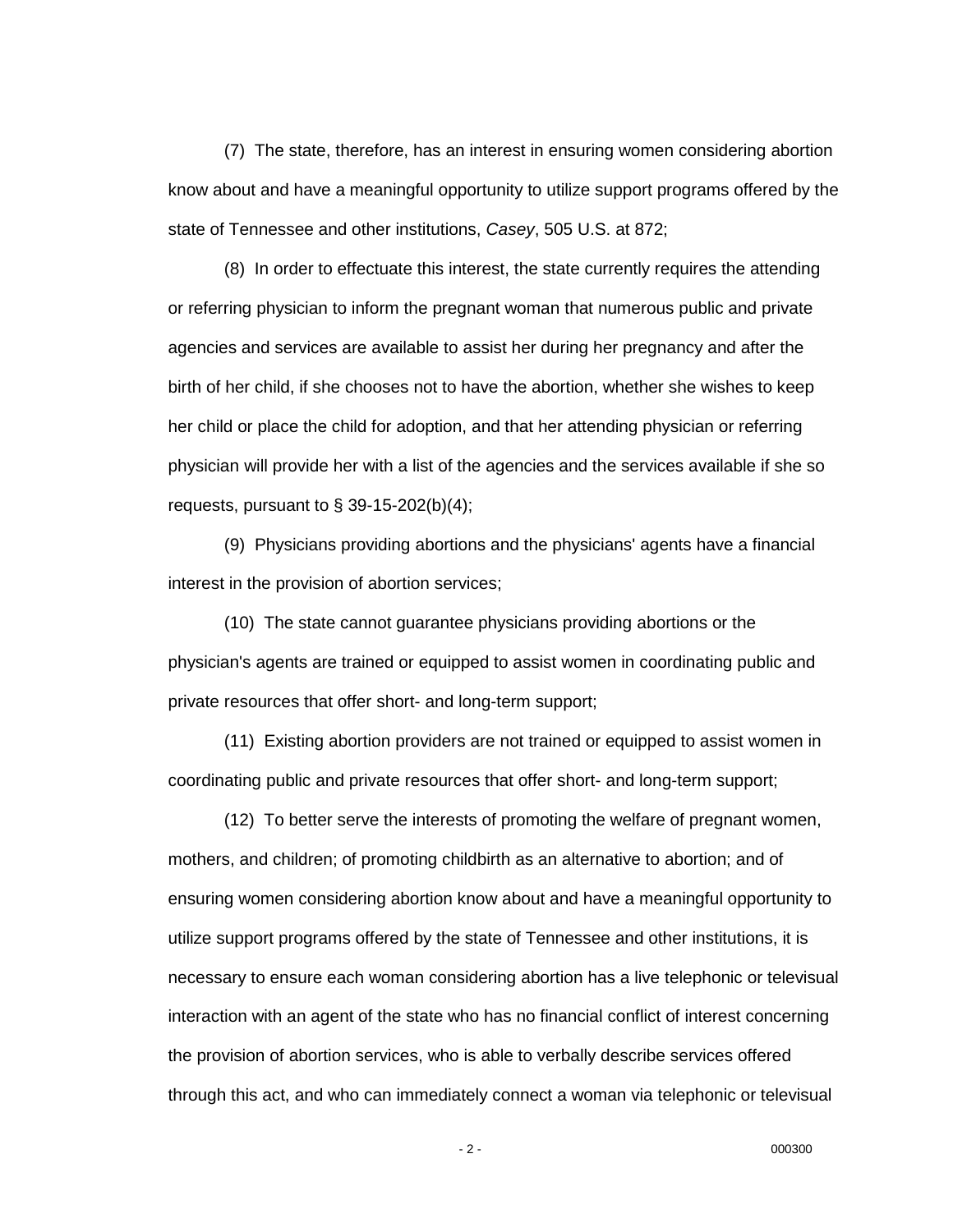means to a support professional funded through this act who is trained and equipped to assist women in coordinating public and private resources that offer short- and long-term support;

(13) The services established by this act and the requirement of a pre-abortion resource access consultation are necessary to ensure that every woman obtaining an abortion in Tennessee is aware of supportive services offered in this state and has an immediate, actionable opportunity to engage those services;

(14) The state of Tennessee also has an interest in the psychological well-being of women obtaining an abortion in the state, *Casey*, 505 U.S. at 882;

(15) The psychological well-being of a woman who undergoes an abortion may be affected by learning after the abortion information concerning resources the state of Tennessee or other institutions would have offered to support the woman in continuing the pregnancy to full term, placing the child for adoption, and raising the child, *Casey*, 505 U.S. at 872, 882;

(16) The opportunity to speak to a trained professional will provide an opportunity for reflection that will assist a more informed and more deliberate decision, *Casey*, 505 U.S. at 885; and

(17) The services established by this act and the requirement of a resource access consultation are necessary to ensure every woman obtaining an abortion in Tennessee has the opportunity to discuss that decision with a trained professional who is equipped to assist in obtaining social and economic support and who has no conflict of interest concerning the completion of the abortion; and

WHEREAS, it is the intent of the general assembly, through this act and any rules and policies promulgated pursuant to this act, to:

- 3 - 000300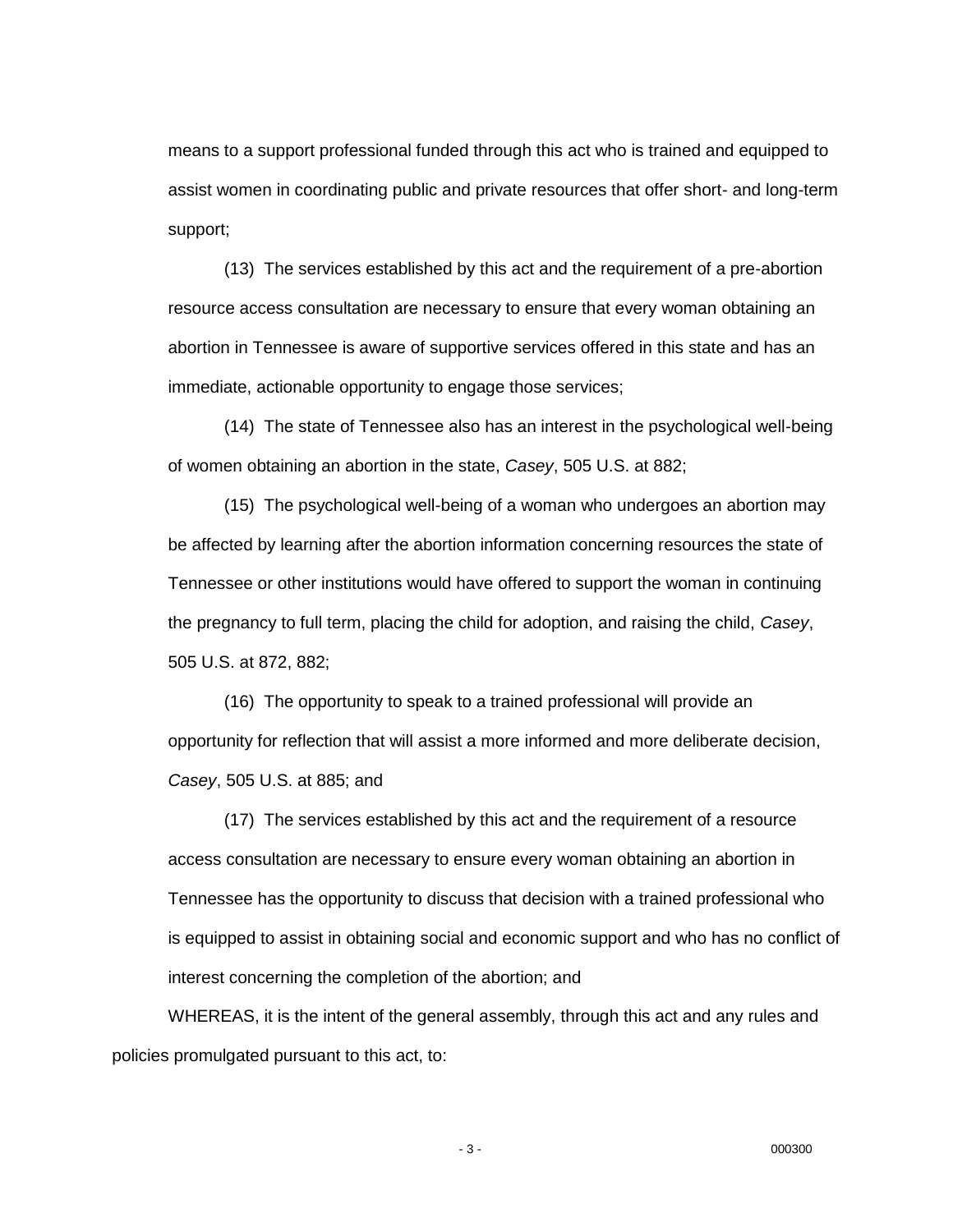(1) Enable pregnant women to carry pregnancies to term by offering them the ability to connect to public and private services and resources the women need;

(2) Ensure women considering abortion know about and have a meaningful opportunity to utilize support programs offered by the state and other institutions;

(3) Ensure each woman considering abortion has a live telephonic or televisual interaction with an agent of the state who has no financial conflict of interest concerning the provision of abortion services, who is able to verbally describe services offered through this act, and who can immediately connect a woman via telephonic or televisual means to a support professional funded through this act who is trained and equipped to assist women in coordinating public and private resources that offer short- and long-term support;

(4) Ensure that every woman obtaining an abortion in Tennessee is aware of supportive services offered in the state and has an immediate, actionable opportunity to engage those services;

(5) Ensure every woman obtaining an abortion in Tennessee has the opportunity to discuss her decision with a trained professional who is equipped to assist in obtaining social and economic support and who has no conflict of interest concerning the completion of the abortion; and

(6) Establish a process by which to promote the state of Tennessee's interest in protecting the life of the unborn child and to ensure women have a meaningful opportunity to access alternatives to abortion; now, therefore,

BE IT ENACTED BY THE GENERAL ASSEMBLY OF THE STATE OF TENNESSEE:

SECTION 1. Tennessee Code Annotated, Title 68, is amended by adding the following as a new chapter:

**68-33-101.** This chapter is known and may be cited as the "Every Mom Matters Act."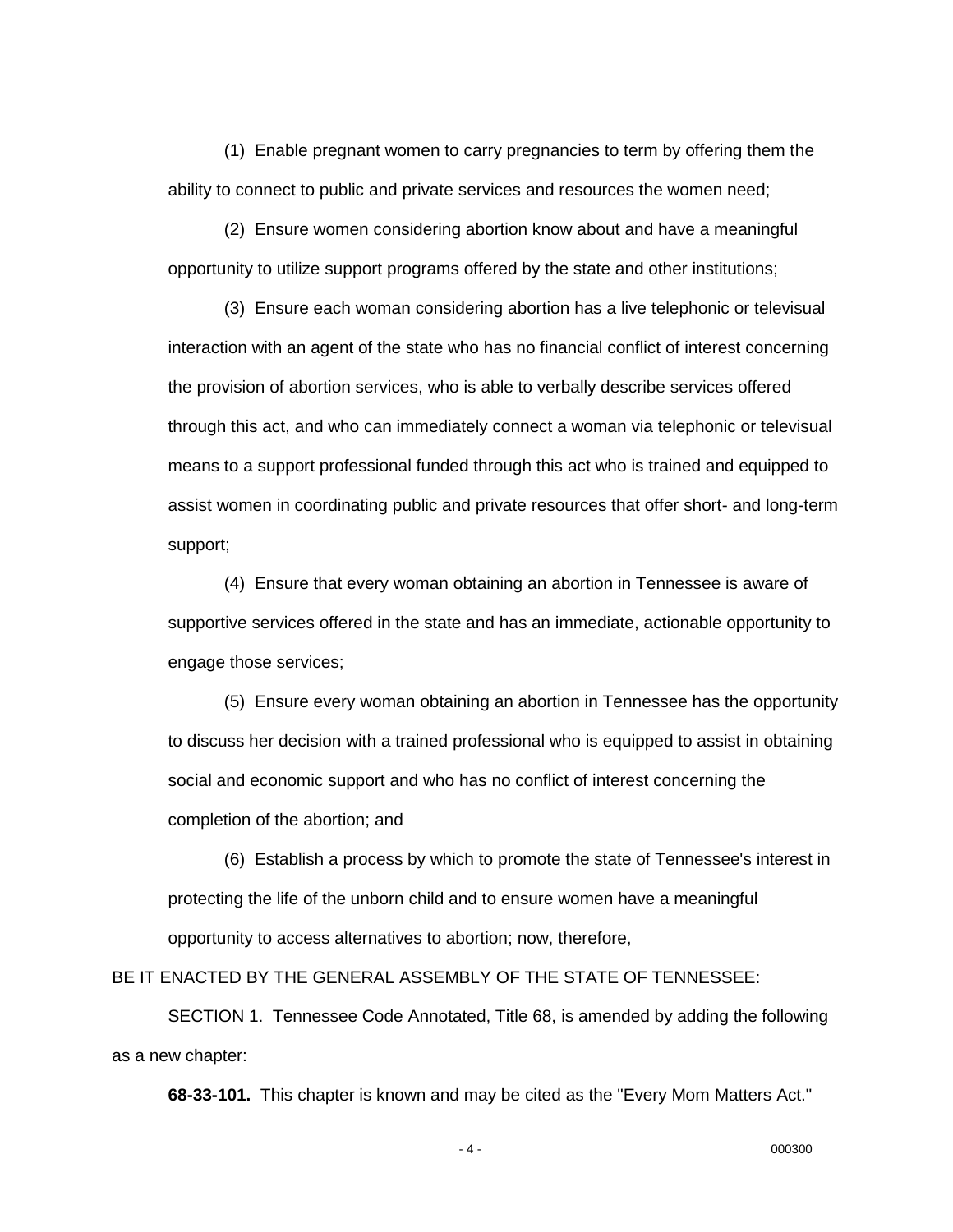**68-33-102.** As used in this chapter:

(1) "Abortion coercion" means behavior of a family member, current or former intimate partner, a family member of a current or former intimate partner, or an employer that interferes with a woman's autonomy with respect to her obtaining an abortion by the promise of giving or threat of withholding economic support or the use or threat of physical violence;

(2) "Business day" means any day other than a Saturday, Sunday, or legal holiday;

(3) "Care agent" means a person employed by the department to provide the services required by this chapter;

(4) "Care plan" means a plan that defines steps to address specific needs, identifies resources to meet those needs, and assigns responsibilities and timing for those steps; and

(5) "Department" means the department of health.

### **68-33-103.**

(a) In addition to the informed consent requirements under § 39-15-202, except during a medical emergency, as defined in § 39-15-202(f), the state shall provide and the pregnant woman must complete a free resource access consultation that complies with the requirements of this section before an abortion is performed on the woman.

(b) A resource access consultation consists of the following elements:

(1) A care agent shall explain the services offered under this chapter to the pregnant woman;

(2) A care agent shall inform the pregnant woman of the availability of free care plan coordination and make care plan coordination available to her;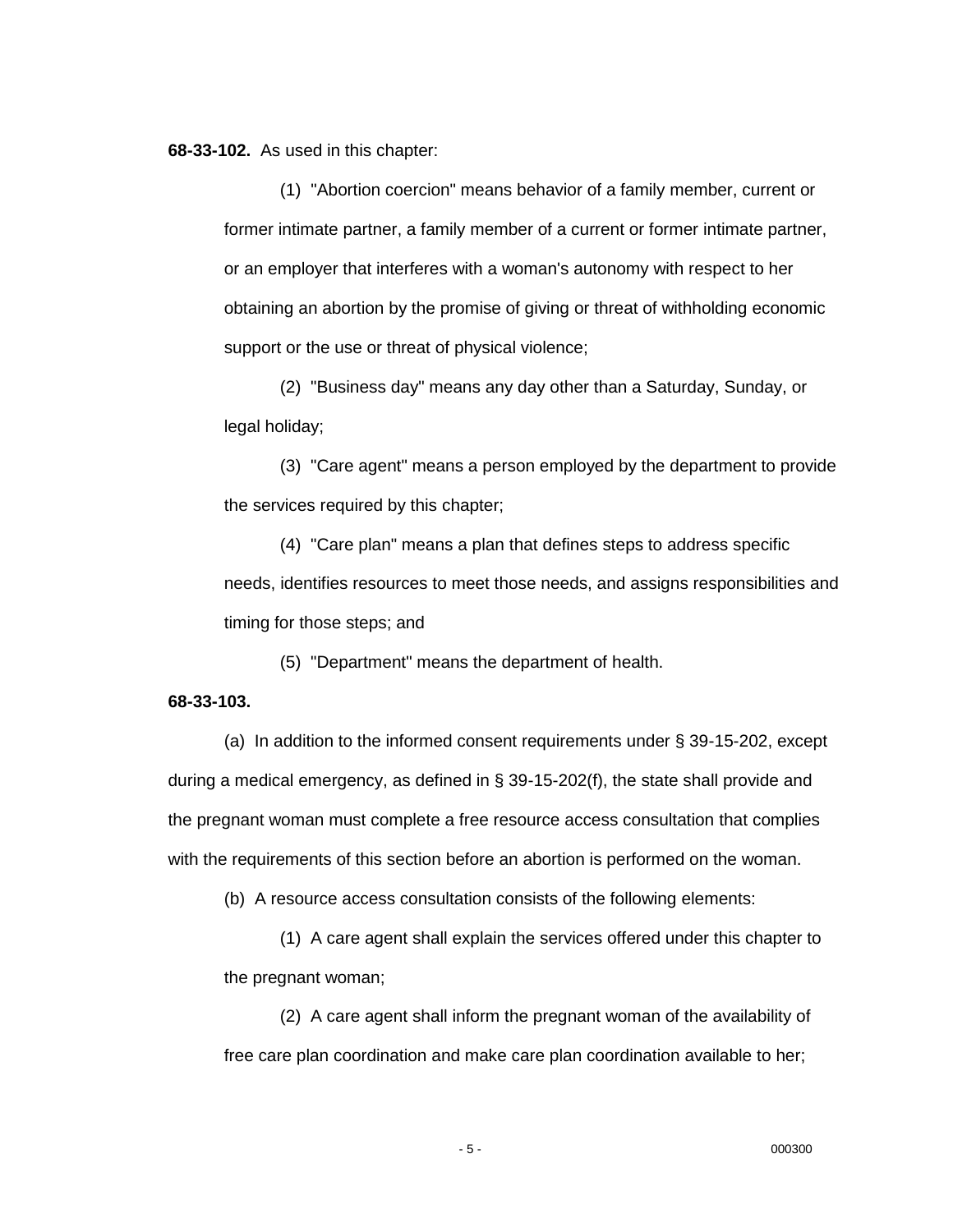(3) A care agent shall inform the pregnant woman of the availability of a free healthy pregnancy program and provide her the opportunity to participate in the healthy pregnancy program; and

(4) A care agent shall offer assistance for violence, abuse, and neglect victimization; abortion coercion; and human trafficking.

**68-33-104.**

(a) The department of health shall make free care plan coordination available to each pregnant woman who receives a resource access consultation, other pregnant women residing in Tennessee, the biological father of any pregnant woman's unborn child, and the parents or legal guardians of a pregnant minor. The department must prioritize care plan coordination for women who have completed a resource access consultation, pursuant to § 68-33-103.

(b) A pregnant woman is not required to obtain care plan coordination services to obtain an abortion.

(c) A pregnant woman is not required to disclose the identity of the woman's parents or the unborn child's father or inform her parents or her unborn child's father of the right to participate in care plan coordination.

(d) Care plan coordination under this section includes:

(1) Education on available public and private resources to address the pregnant woman's or biological father's socioeconomic needs;

(2) Assistance identifying and addressing factors pertaining to the pregnant woman's health, well-being, or ability to care for her unborn child;

(3) Social services or assistance in obtaining social services that the pregnant woman or biological father may need or be eligible for, including abuse or neglect assistance, education, professional certification, housing, employment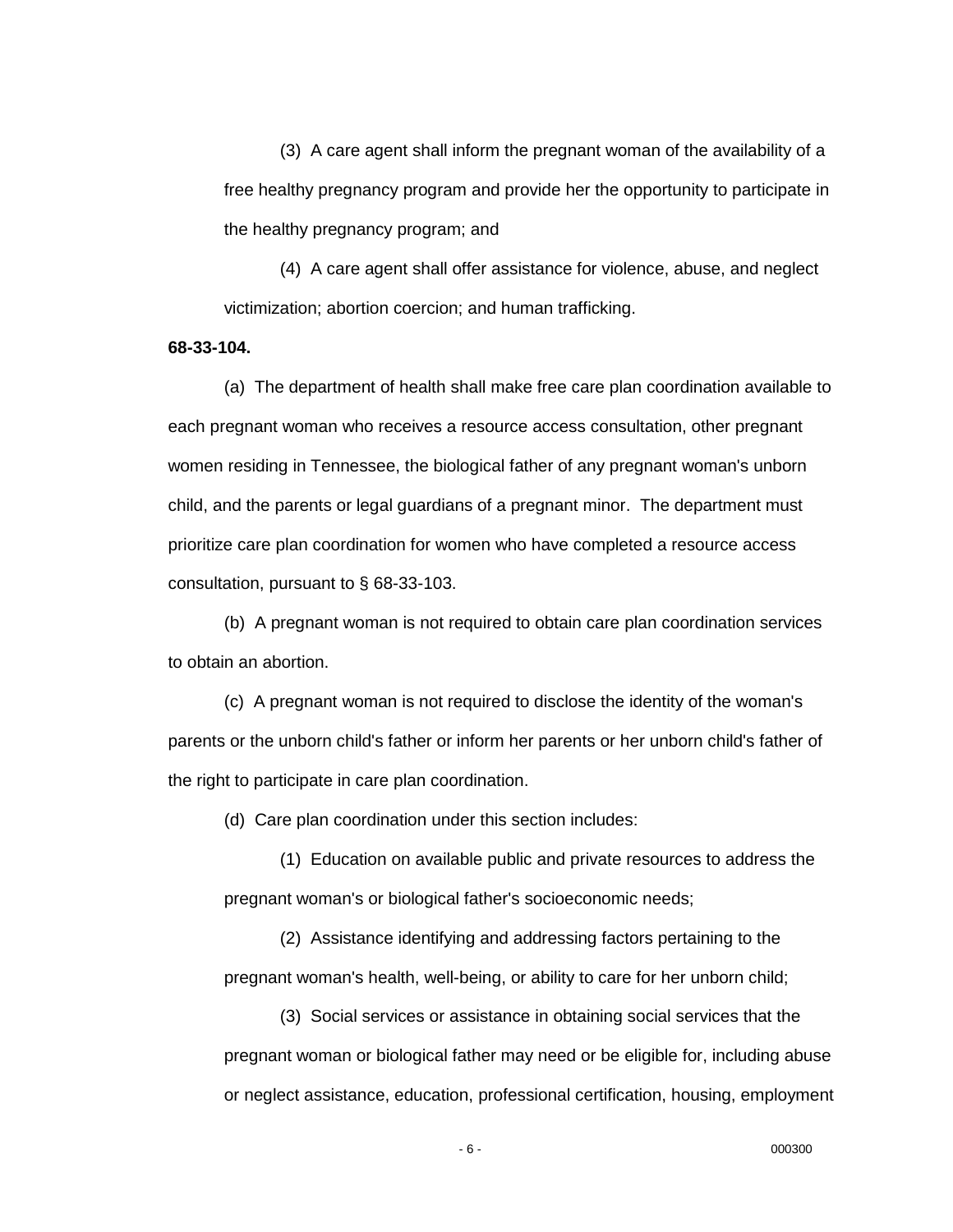assistance, resume development, child care, adoption services, financial assistance, substance or alcohol abuse assistance, and health benefit plan coverage;

(4) Assistance obtaining obstetric care, primary care, or mental health or behavioral counseling; and

(5) Development of a personalized care plan.

(e) Care plan coordination shall not include referrals for abortion, promotion of abortion, support of abortion as a method of family planning, or any other affirmative action to assist a woman in obtaining an abortion.

(f) The department shall make care plan coordination available for two (2) years from the date of the initial resource access consultation, regardless of the outcome of the pregnant woman's pregnancy.

(g) A care agent providing care plan coordination under this section must either be licensed as a counselor, psychologist, physician, social worker, nurse, nurse practitioner, physician's assistant, or marriage and family therapist; be acting under the supervision of an individual possessing one (1) of those licenses; or be acting under the direction of a person possessing an advanced degree in community health, public health, social work, nursing, or medicine.

### **68-33-105.**

(a) The department shall make a healthy pregnancy program available to each pregnant woman who receives a resource access consultation, other pregnant women residing in this state, and the parents of legal guardians of a pregnant minor residing in this state.

(b) A pregnant woman is not required to obtain services from a healthy pregnancy program in order to obtain an abortion.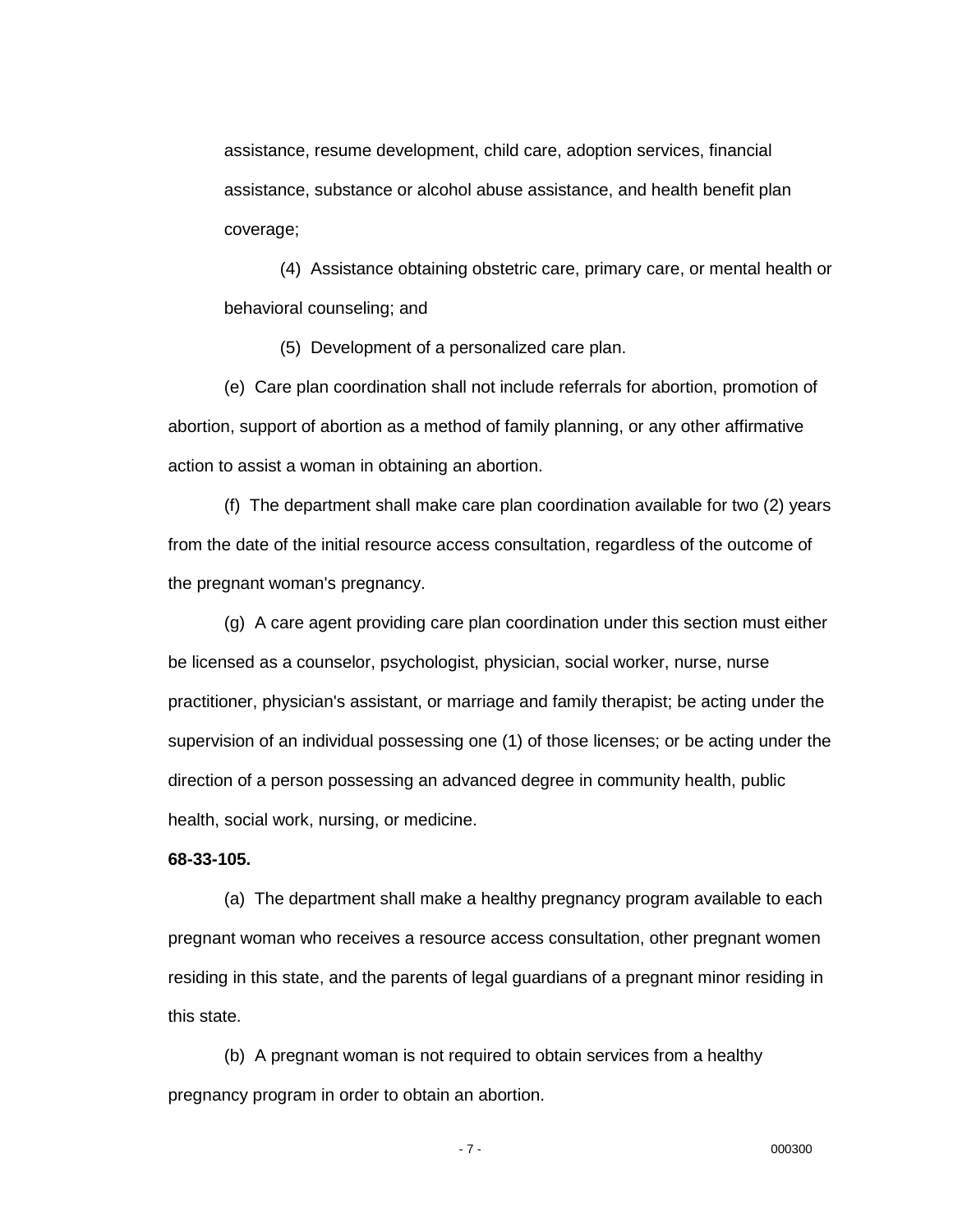(c) A pregnant woman is not required to disclose the identity of the woman's parents or inform her parents of the right to obtain healthy pregnancy program services.

(d) A healthy pregnancy program under this section must include:

(1) Assistance identifying the determinants the pregnant woman considers to be affecting her pregnancy;

(2) A discussion of those determinants, the effect of the determinants on the woman's pregnancy decision, and how those determinants may be addressed;

(3) Assistance addressing issues related to the pregnant woman's health, the unborn child's health, the well-being of the pregnant woman or the pregnant woman's family, pregnancy, birth, abortion, adoption, or parenting with a professional qualified to provide medically accurate information and appropriate referrals other than referrals for abortion; and

(4) Services or assistance in obtaining services other than abortion that the pregnant woman, unborn child, or biological father of the unborn child may need or be eligible for to promote and support a healthy pregnancy, including, but not limited to, those services identified in § 68-33-104(d)(3).

(e) Healthy pregnancy program services must not include referrals for abortion, promotion of abortion, support of abortion as a method family planning, or any other affirmative action to assist a woman in obtaining an abortion.

(f) The department of health shall make healthy pregnancy program services available until the end of the pregnant woman's pregnancy.

(g) The care agent providing healthy pregnancy program services under this section must be licensed in this state as a counselor, psychologist, physician, social worker, nurse, certified nurse practitioner, physician's assistant, or marriage and family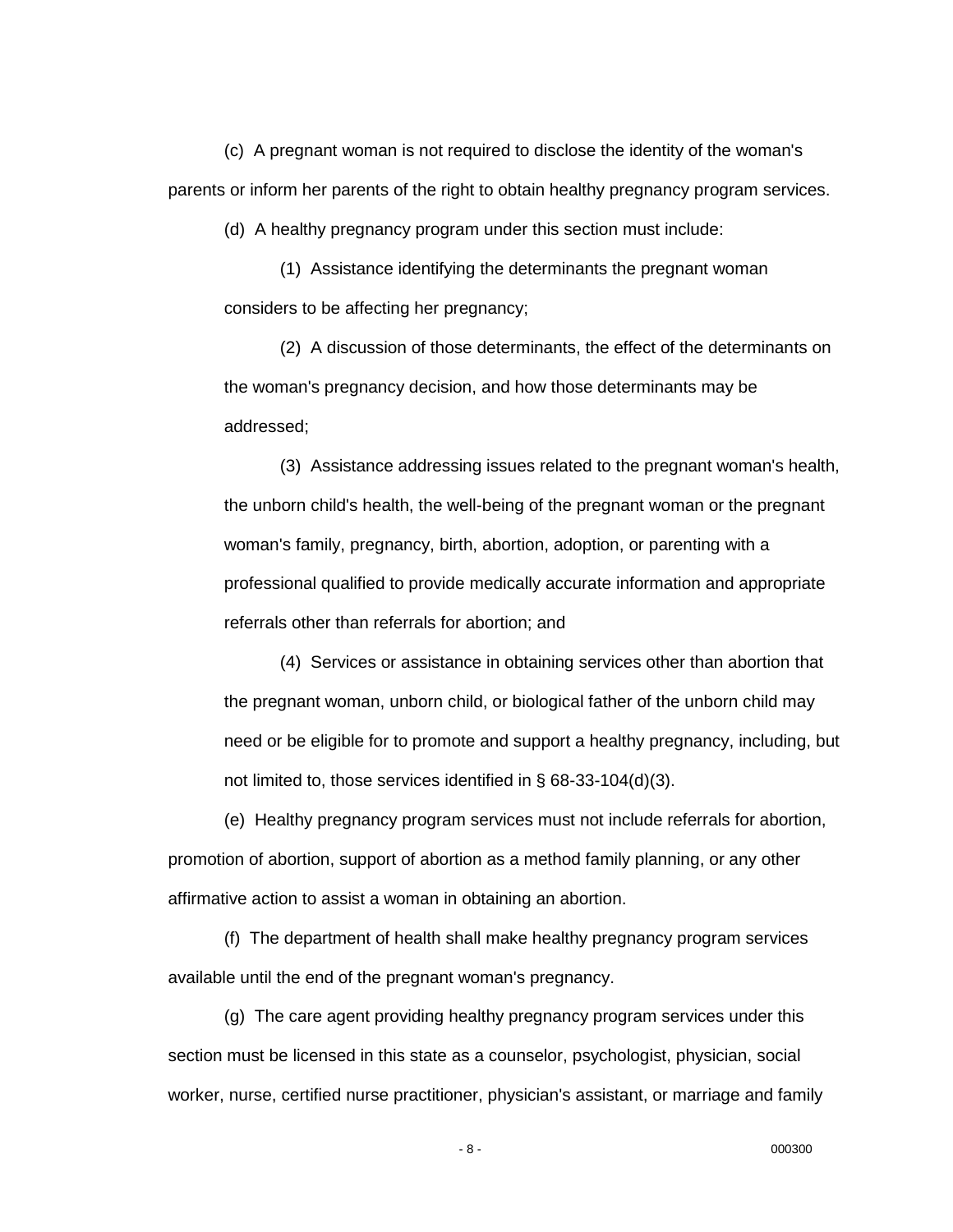therapist. However, a caregiver providing healthy pregnancy program services pursuant to subdivision (d)(3) must be licensed in this state as a nurse or certified nurse practitioner, physician's assistant, physician, or osteopathic physician.

(h) Healthy pregnancy program services must be available to any woman, regardless of whether she has completed a resource access consultation. Participating in care plan coordination does not fulfill the requirements of § 68-33-103. The department must prioritize care plan coordination for women who have completed a resource access consultation.

## **68-33-106.**

(a) The department shall employ a sufficient number of care agents to ensure that every woman seeking an abortion in this state receives a resource access consultation as well as the opportunity to receive free care plan coordination and free healthy pregnancy program services.

(b) The department shall:

(1) Establish a single toll-free number by which all pregnant women seeking an abortion in this state may immediately receive a resource access consultation. The toll-free number must automatically route the pregnant woman to a care agent;

(2) Develop and maintain a secure database for the completion of the requirements of subsections (c) and (d) that must:

(A) Be capable of generating a unique identifying number that is devoid of personally-identifying information;

(B) Be accessible only to the physician who is to perform the abortion or physician's agent and the department; and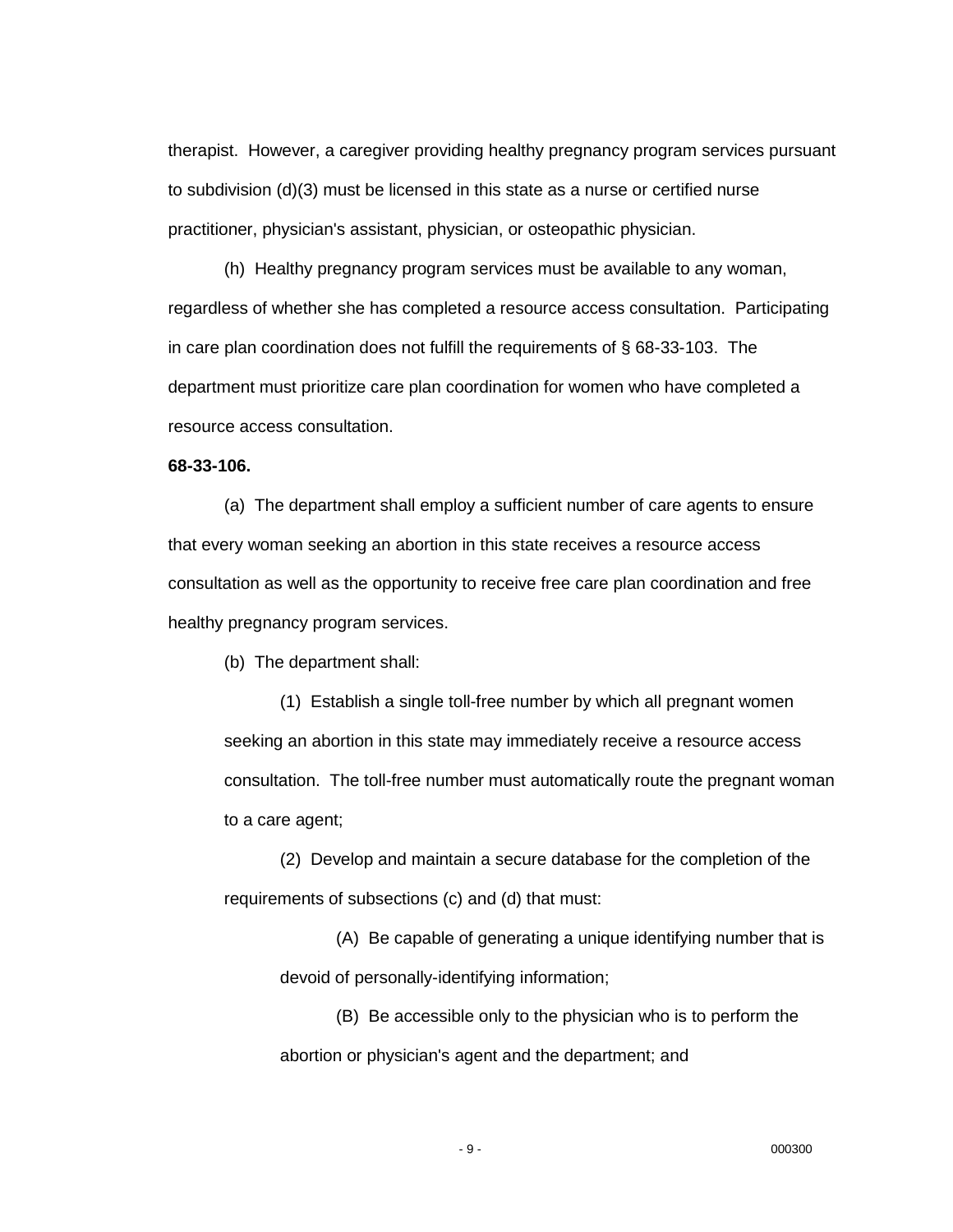(C) Not communicate any information to the care agent concerning the identity or location of the physician who may perform the abortion or the facility at which the abortion may occur, nor may the secure database communicate to the physician providing the abortion or the physician's agent the identity of the care agent providing the resource access consultation; and

(3) Provide an annual report to the general assembly regarding the number of pregnant women who were provided a resource access consultation by the department and the number of women who subsequently obtained an abortion in the state.

(c) A physician who is to perform an abortion or the physician's agent shall perform all of the following, before accepting any payment for abortion-related services, performing an abortion, or administering any sedative or anesthesia:

(1) Register each prospective abortion in the department's secure database and obtain a unique identifying number for the abortion to be performed;

(2) Provide the pregnant woman seeking abortion services with a unique identifying number;

(3) Record the unique identifying number specific to the woman's abortion in the woman's medical file;

(4) Verify through the department's secure database that the woman has received a resource access consultation;

(5) Document the verification in the commission's secure database; and

(6) Record the verification in the woman's medical record.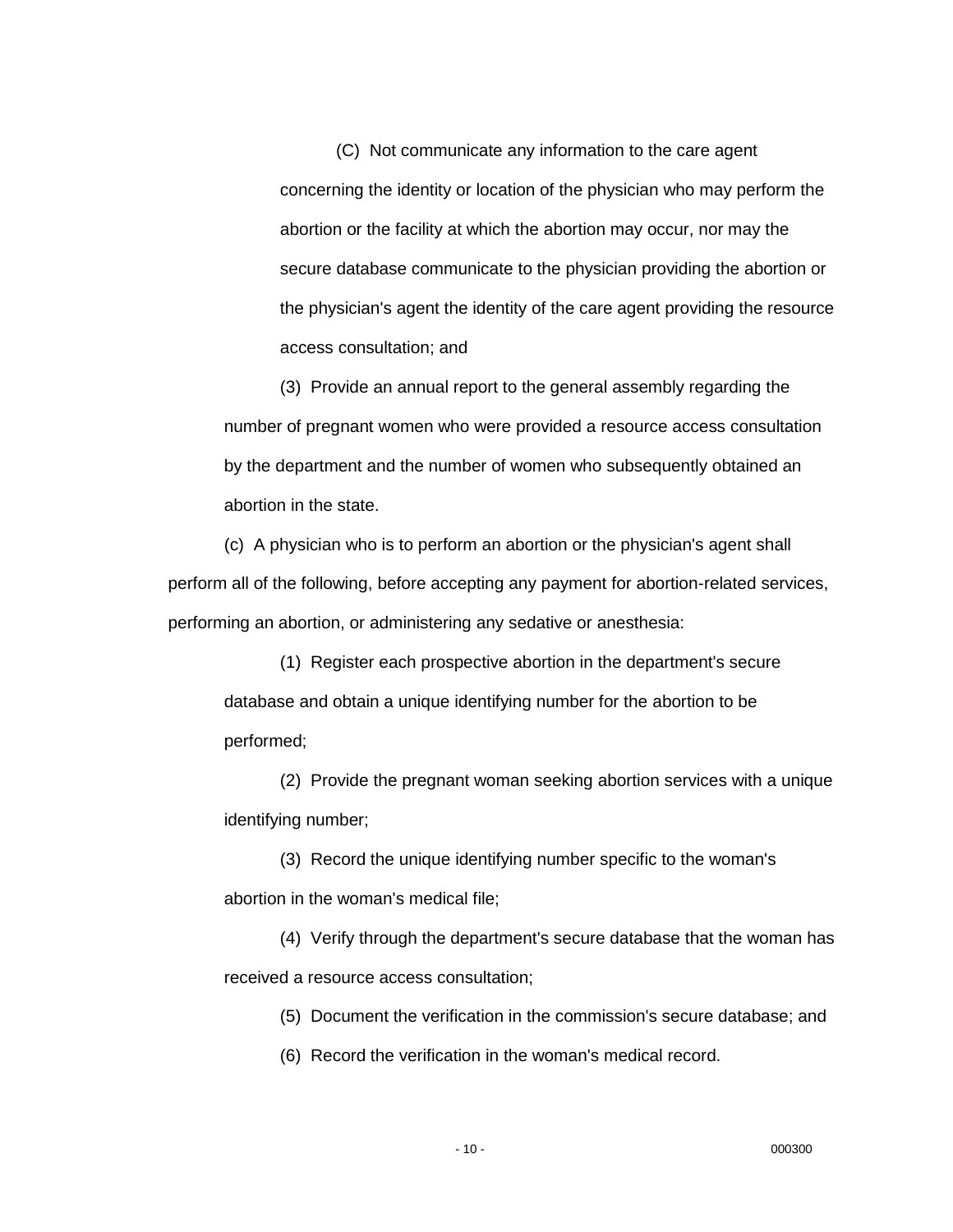(d) A physician who performs an abortion or the physician's agent shall, within two (2) business days of the completion of an abortion, report to the department the unique identifying number for each abortion performed and the date and time the abortion was performed. The department shall use the unique identifying number to confirm in the secure database that the pregnant woman completed the resource access consultation prior to the abortion. The department shall make the confirmation within one (1) business day of receiving the report.

(e) Care agents shall:

(1) Provide the resource access consultation, care coordination, and healthy pregnancy program services; and

(2) Record the information required by subsection (f) or department rule.

(f) By February 1, 2023, and February 1 of each year thereafter, the department shall record and report to the general assembly the following information:

(1) For resource access consultations performed during the prior year:

(A) The number of pregnant women who identify they are subject to intimate partner violence, abuse, neglect, abortion coercion, sexual coercion, or human trafficking;

(B) The number of pregnant women, biological fathers, and parents of a pregnant minor who request care plan coordination; and

(C) The number of pregnant women who request healthy pregnancy program services;

(2) For care plan coordination and healthy pregnancy programs provided during the prior year:

(A) The number of pregnant women, biological fathers, or parents or guardians of a pregnant minor identifying a need for support in the

- 11 - 000300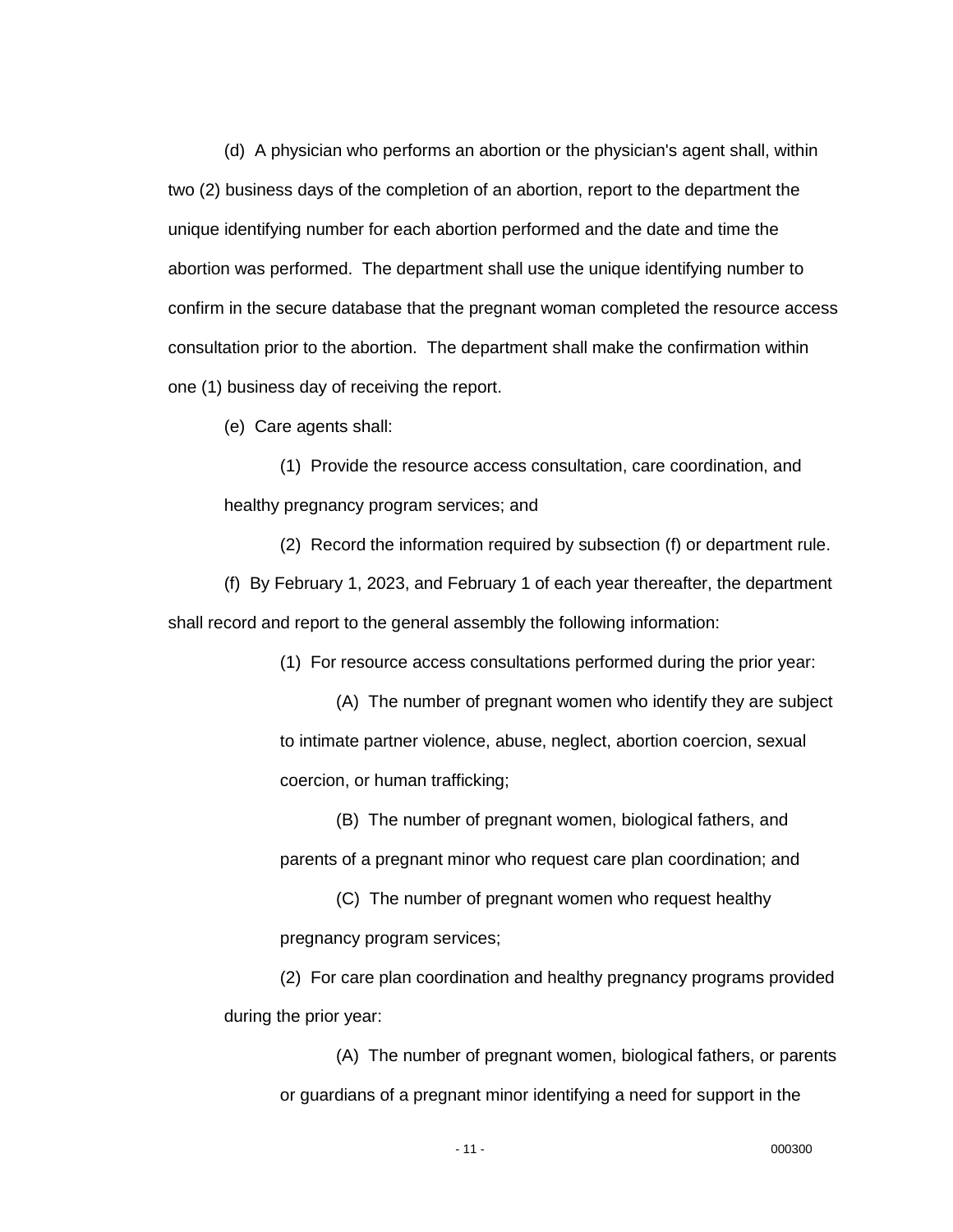following categories: abuse or neglect; education or training for a professional certification; housing; employment; resume development; child care; adoption services; financial assistance; substance abuse treatment; medical care; and health benefit coverage;

(B) The resources, services, and referrals provided by the department; and

(C) The number of pregnant women who stated an intent to carry the pregnancy to term.

### **68-33-107.**

(a) In order to enforce compliance with this chapter, the department shall audit the medical records kept by every physician who performs an abortion according to the following process:

(1) By December 31, 2022, and at least once each following year, the department shall audit at random, unannounced, and reasonable times as necessary the medical records of no less than ten percent (10%) of the women who obtained an abortion from that doctor;

(2) The department shall determine for each audited medical record whether the physician fully complied with § 68-33-106(c) and (d); and

(3) If the department finds that for five percent (5%) or more of the audited medical records the physician failed to comply with § 68-33-106(c) and (d), the department shall audit the remainder of medical records of patients who obtained an abortion from that physician since the last inspection performed pursuant to this section.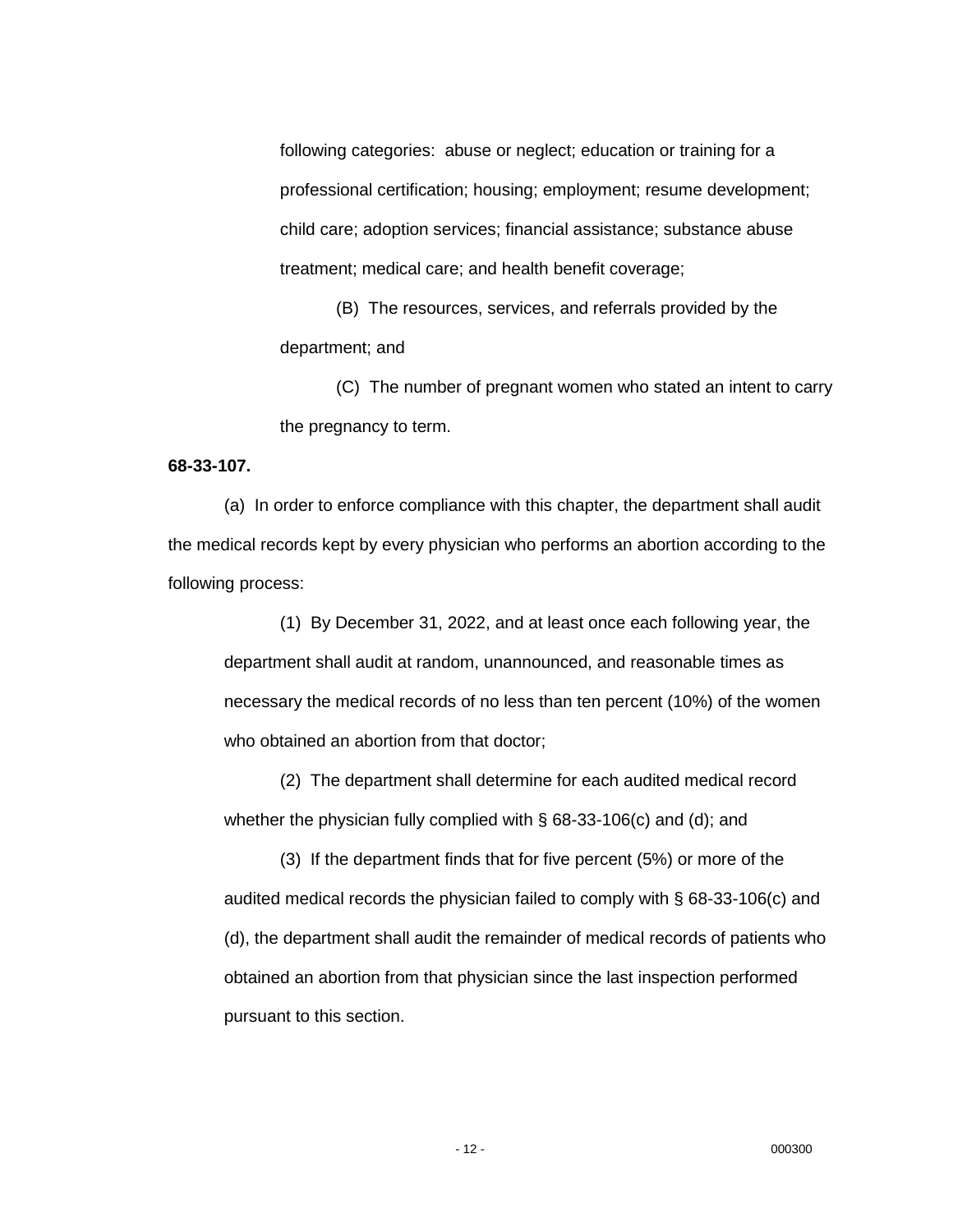(b) Any physician who fails to comply with § 68-33-106(c) and (d) is subject to a civil penalty of five thousand dollars (\$5,000) for each abortion performed without complying with  $\S$  68-33-106(c) and (d).

(c) An abortion provider is jointly and severally liable for each fine associated with an abortion performed at the facility with which the provider is employed or affiliated.

(d) The attorney general may file an action to recover a civil penalty assessed under this section and may recover attorney's fees and costs incurred in bringing the action.

(e) The civil penalty imposed by this section is in addition any criminal liability under title 39, chapter 15, part 2.

(f) The board for licensing health care facilities shall revoke the license of a facility licensed under chapter 11, part 2 of this title if greater than five percent (5%) of the medical records audited at that facility do not comply with  $\S$  68-33-106(c) and (d).

**68-33-108.**

All information and records held by the department pursuant to this chapter are confidential and are not public records for purposes of title 10, chapter 7. The information and records shall not be released or made public on subpoena or otherwise, except that the department may release information and records:

(1) For statistical purposes, but only if a care agent, pregnant woman, biological father, or healthcare facility is not identified;

(2) With the consent of each person, patient, and facility identified in the information released;

(3) To physicians providing abortion, to the extent necessary to fulfill the physician's obligations under this chapter;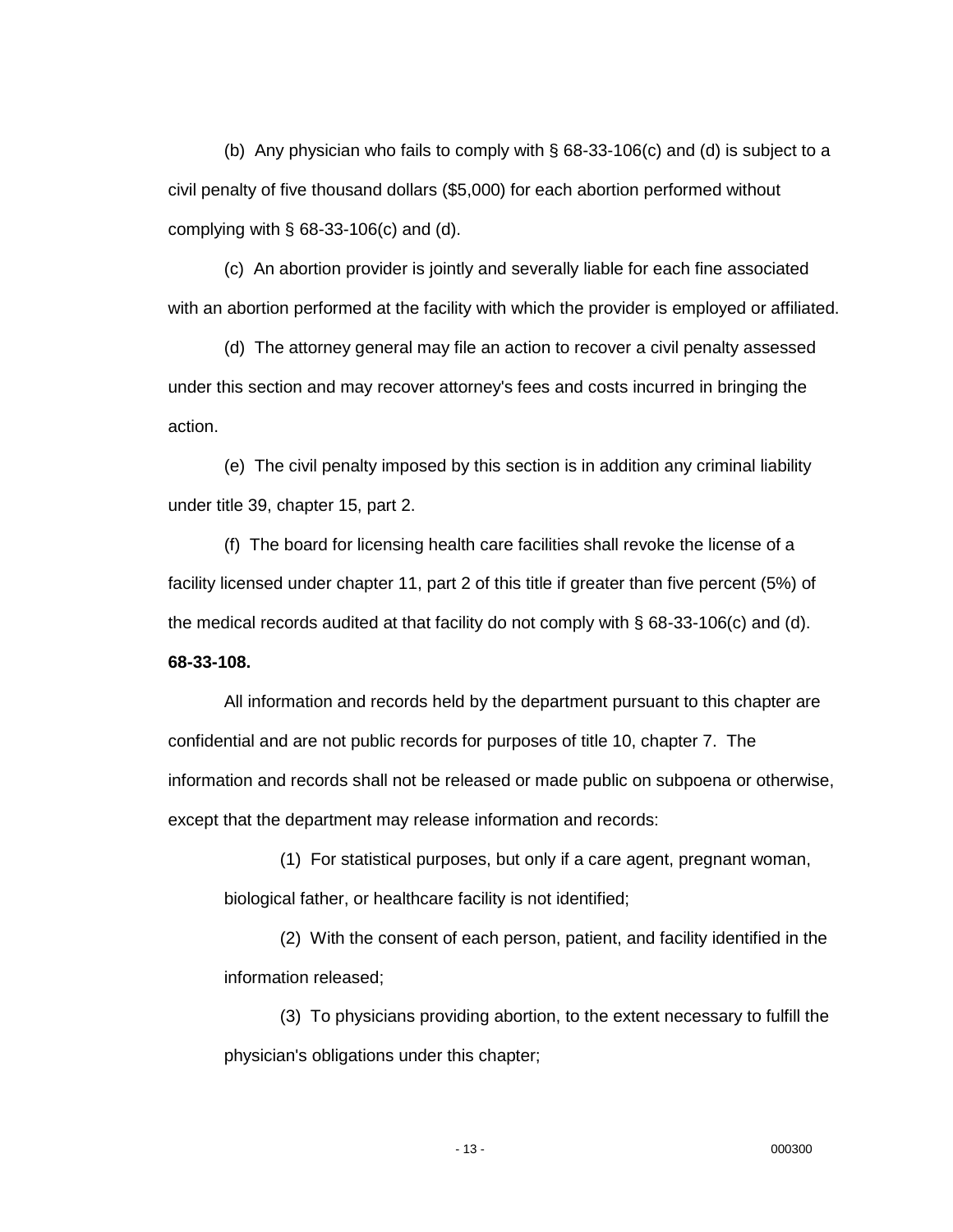(4) To appropriate state agencies or county and district courts to enforce this chapter;

(5) To appropriate state licensing boards to enforce state licensing laws; or

(6) To licensed medical or healthcare personnel currently treating the patient who is identified in the record.

## **68-33-109.**

This chapter must be construed, as a matter of law, to be enforceable up to but no further than the maximum possible extent consistent with federal law and constitutional requirements, even if that construction is not readily apparent, as such constructions are authorized only to the extent necessary to save the statute from judicial invalidation.

### **68-33-110.**

(a) No later than January 1, 2022, the department shall create a website specific to the program established in this chapter that describes the services offered by the department.

(b) The department may create materials using other media, including both print and electronic, to convey information about the program to the public.

### **68-33-111.**

This chapter does not mandate and the department shall not require that a care agent refer a woman for any social or medical service to which that care agent has a moral or ethical obligation.

SECTION 3. If any provision of this act or its application to any person or circumstance is held invalid, then the invalidity does not affect other provisions or applications of the act that